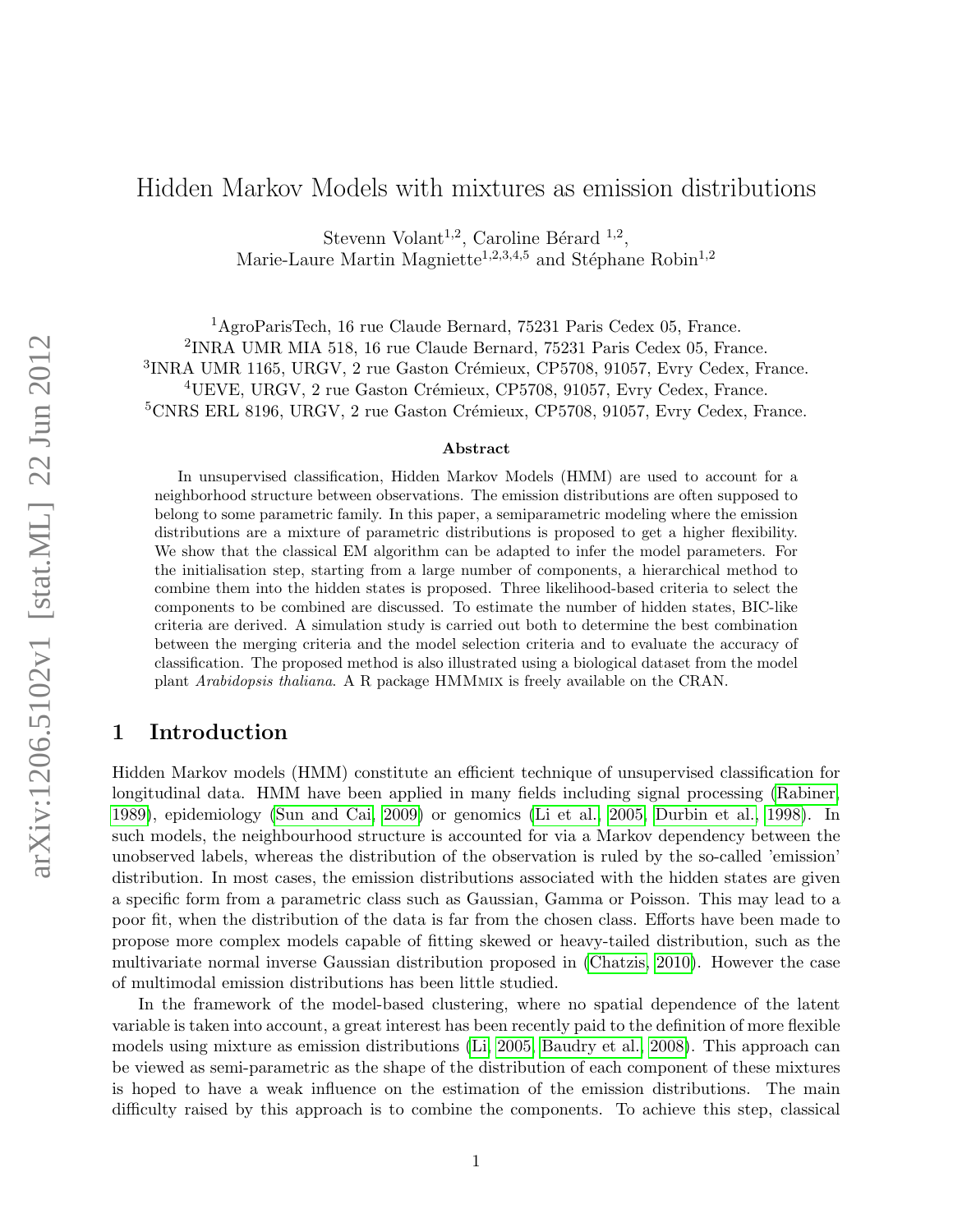clustering algorithms are generally used: k-means approach [\(Li, 2005\)](#page-14-3) or hierarchical clustering [\(Baudry et al., 2008\)](#page-13-2). For a general review on the merging problem of Gaussian components in the independent case, see [\(Hennig, 2010\)](#page-13-3). To the best of our knowledge, these approaches have been limited to independent mixture models until now.

In this paper, we propose to extend this semi-parametric modeling to the HMM context. We first show that the inference can be fully achieved using the EM algorithm (Section [2\)](#page-1-0). Section [2.3](#page-3-0) is dedicated to the intialization of the EM algorithm that aims at merging components into the hidden states by considering an HMM version of the hierarchical algorithm of [\(Baudry et al.,](#page-13-2) [2008\)](#page-13-2). We then consider the choice of the number of hidden states and proposed three BIC-like criteria (Section [3\)](#page-3-1). Based on a simulation study presented in Section [4,](#page-5-0) the best merging criterion is chosen. Eventually, the proposed method is applied to probe classification in ChIP-chip experiment for the plant Arabidopsis thaliana (Section [5\)](#page-11-0). An R package HMMmix is freely available on the CRAN.

### <span id="page-1-0"></span>2 Model and inference

This section describes the collection of models considered to fit the data distribution and the E-M algorithm used to estimate the parameter vector of each model.

#### 2.1 Model

We assume that the observed data  $X = \{X_1, ..., X_n\}$ , where  $X_t \in \mathbb{R}^Q$ , are modeled with an HMM. The latent variable  $\{S_t\}$  is a D-state homogeneous Markov chain with transition matrix  $\Pi = [\pi_{dd'}]$ and stationary distribution q. The observations  $\{X_t\}$  are independent conditionally to the hidden state with emission distribution  $\psi_d$   $(d = 1, ..., D)$ :

<span id="page-1-1"></span>
$$
(X_t|S_t = d) \sim \psi_d. \tag{1}
$$

We further assume that each of the emission distributions  $\psi_d$  is itself a mixture of  $K_d$  parametric distributions:

<span id="page-1-2"></span>
$$
\psi_d = \sum_{k=1}^{K_d} \lambda_{dk} \phi(:,\gamma_{dk}),\tag{2}
$$

where  $\lambda_{dk}$  is the mixing proportion of the k-th component from cluster  $d$  ( $\forall k \in \{1, ..., K_d\}$ ,  $0$  <  $\lambda_{dk}$  < 1 and  $\sum_{k} \lambda_{dk} = 1$ ) and  $\phi(.; \gamma)$  denotes a parametric distribution known up to the parameter vector  $\gamma$ . We denote by θ the vector of free parameters of the model.

For the purpose of inference, we introduce a second hidden variable  $\{Z_t\}_t$  which refers to the component k within state d, denoted (dk). According to [\(1\)](#page-1-1) and [\(2\)](#page-1-2), the latent variable  $\{Z_t\}$  is itself a Markov chain with the transition matrix  $\Omega = [\omega_{(dk),(d'k')}],$  where

$$
\omega_{(dk),(d'k')} = \pi_{dd'}\lambda_{d'k'},\tag{3}
$$

so the transition between  $(dk)$  and  $(d'k')$  only depends on the hidden state S at the previous time.

According to these notations, a model m is defined by D and the D-uplet  $(K_1, \ldots, K_D)$  specifying the number of hidden states and the number of components within each hidden state. Finally in the context of HMM with mixture emission distributions, we consider a collection of model defined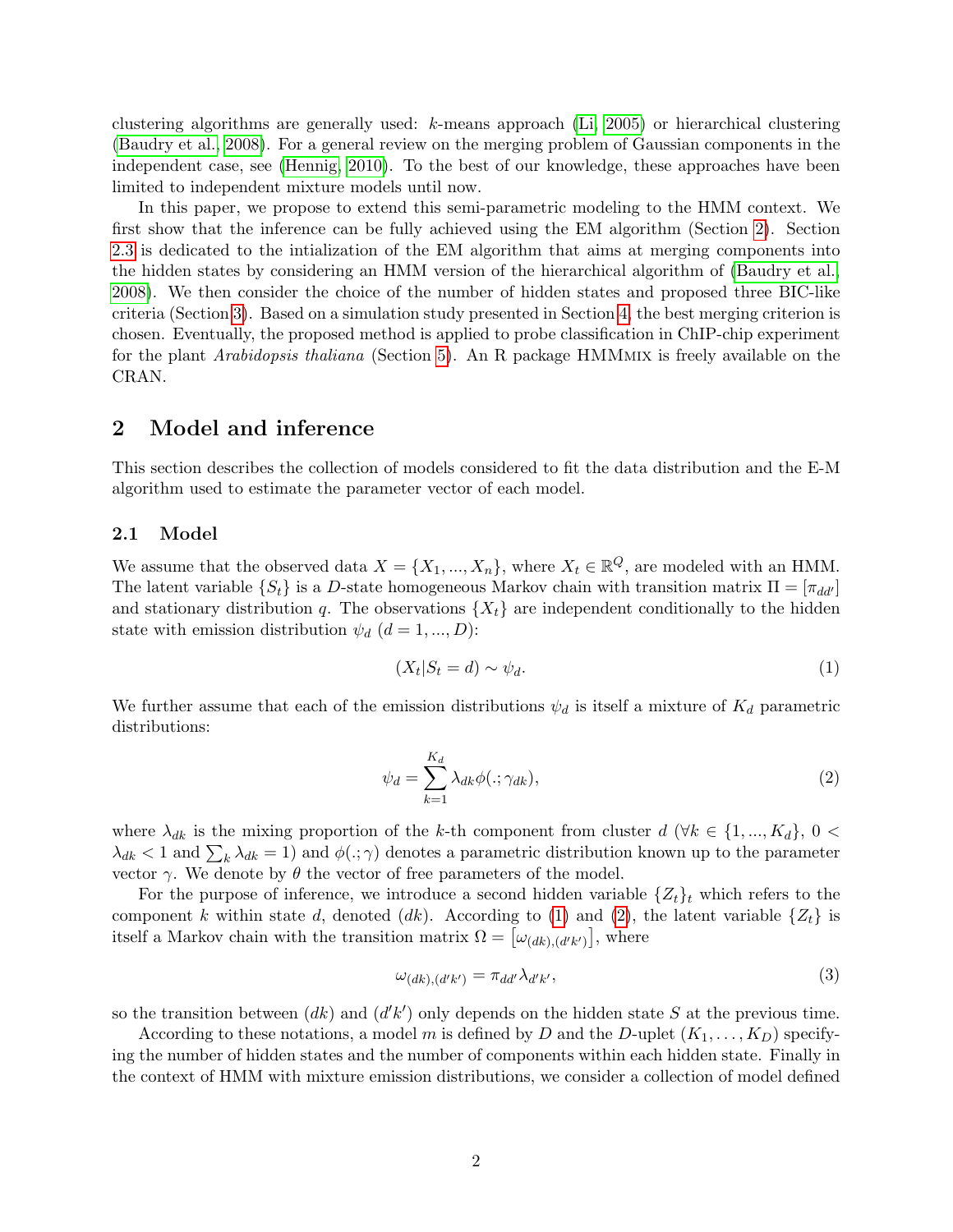by

$$
\mathcal{M} = \{ m \ := \ (D, K_1, \dots, K_D);
$$
  

$$
1 \le D; \forall dK_d \ge 1 \text{ with } \sum_{d=1}^D K_d := K \}.
$$

In this paper, we leave the choice of  $K$  to the user, provided that it is large enough to provide a good fit.

#### 2.2 Inference for a given model

This section is devoted to the parameter vector estimation of a given model m of the collection  $\mathcal{M}$ . The most common strategy for maximum likelihood inference of HMM relies on the Expectation-Maximisation (EM) algorithm [\(Dempster et al., 1977,](#page-13-4) Cappé et al., 2010). Despite the existence of two latent variables  $S$  and  $Z$ , this algorithm can be applied by using the decomposition of the log-likelihood

$$
\log P(X) = \mathbb{E}_X[\log P(X, S, Z)] - \mathbb{E}_X[\log P(S, Z|X)]
$$

where  $\mathbb{E}_X$  stands for the conditional expectation, given the observed data X.

The E-step consists in the calculation of the conditional distribution  $P(S, Z|X)$  using the current value of the parameter  $\theta^h$ . The M-step aims at maximizing the completed log-likelihood  $\mathbb{E}_X$ [log  $P(X, S, Z)$ ], which can be developed as

$$
\mathbb{E}_X[\log P(X, S, Z)] = \mathbb{E}_X[\log P(S)] + \mathbb{E}_X[\log P(Z|S)]
$$
  
 
$$
+ \mathbb{E}_X[\log P(X|S, Z)]
$$

where

$$
\mathbb{E}_{X}[\log P(S)] = \sum_{d=1}^{D} \tau_{1d} \log q(S_1 = d) + \sum_{t=1}^{n} \sum_{d,d'=1}^{D} \eta_{tdd'} \log \pi_{dd'}
$$

$$
\mathbb{E}_{X}[\log P(Z|S)] = \sum_{d=1}^{D} \sum_{\substack{k=1 \ k=1}}^{K_d} \sum_{t=1}^{n} \tau_{td} \delta_{tdk} \log \lambda_{dk}
$$

$$
\mathbb{E}_{X}[\log P(X|S, Z)] = \sum_{d=1}^{D} \sum_{k=1}^{K_d} \sum_{t=1}^{n} \tau_{td} \delta_{tdk} \log \phi_d(X_t, \gamma_{dk})
$$

denoting

$$
\tau_{td} = P(S_t = d|X)
$$
  
\n
$$
\eta_{tdd'} = P(S_t = d, S_{t+1} = d'|X)
$$
  
\n
$$
\delta_{tdk} = P(Z_t = dk|S_t = d, X)
$$

**E-Step.** As  $P(S, Z|X) = P(S|X)P(Z|S, X)$ , the conditional distribution of the hidden variables can be calculated in two steps. First,  $P(S|X)$  is the conditional distribution of the hidden Markovian state and can be calculated via the forward-backward algorithm (see [Rabiner, 1989,](#page-14-0) for further details) which only necessitates the current estimate of the transition matrix  $\Pi^h$  and the current estimates of the emission densities at each observation point:  $\psi_d^h(X_t)$ . This algorithm provides the two conditional probabilities involved in the completed log-likelihood:  $\tau_{td}$  and  $\eta_{tdd'}$ . Second,  $P(Z_t|S_t = d, X)$  is given by

$$
\widehat{\delta}_{tdk} = \frac{\lambda_{dk} \phi(X_t, \gamma_{dk})}{\sum_{j=1}^{K_d} \lambda_{dj} \phi(X_t, \gamma_{dj})}
$$

.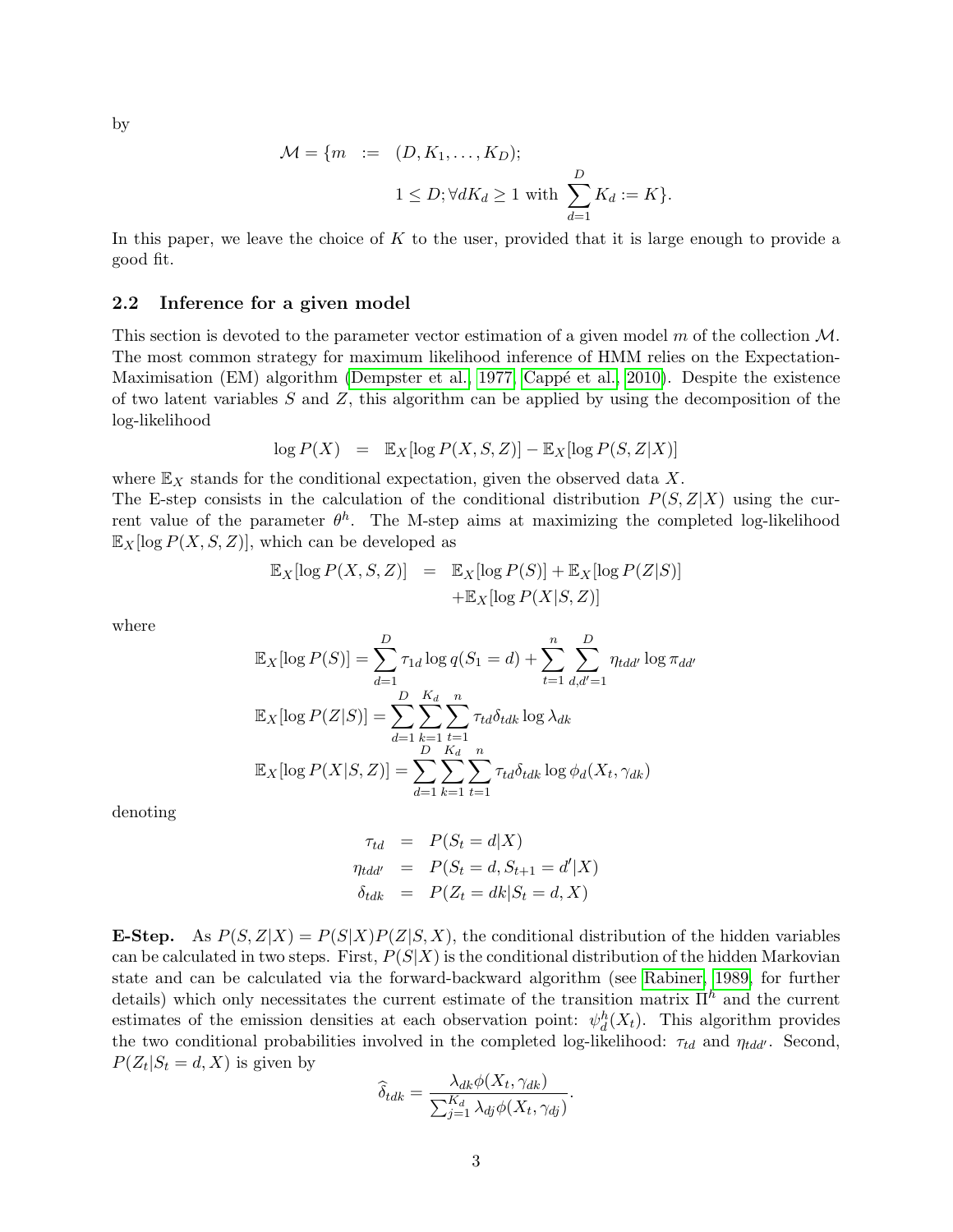M-Step. The maximization of the completed log-likelihood is straightforward and we get

$$
\begin{aligned}\n\widehat{\pi}_{dd'} &\propto \sum_{t=1}^{n} \eta_{tdd'}, \\
\widehat{\lambda}_{dk} &= \frac{\sum_{t=1}^{n} \widehat{\tau}_{td} \widehat{\delta}_{tdk}}{\sum_{t=1}^{n} \widehat{\tau}_{td}}, \\
\widehat{\gamma}_{dk} &= \operatorname*{argmax}_{\gamma_{dk}} \sum_{t=1}^{n} \widehat{\tau}_{td} \sum_{k=1}^{K_d} \widehat{\delta}_{tdk} \log \phi(x_t; \gamma_{dk}).\n\end{aligned}
$$

### <span id="page-3-0"></span>2.3 Hierarchical initialization of the EM algorithm

Like any EM algorithm, its behavior strongly depends on the initialization step. The naive idea of testing all the possible combinations of the components leads to intractable calculations. We choose to follow the strategy proposed by [\(Baudry et al., 2008\)](#page-13-2), which is based on a hierarchical algorithm. At each step of the hierarchical process, the best pair of clusters  $k, l$  to be combined is selected according to a criterion. To do this, we define three likelihood-based criteria adapted to the HMM context:

$$
\nabla_{kl}^X = \mathbb{E}_X \left[ \log P(X; G'_{k \cup l}) \right],
$$
  
\n
$$
\nabla_{kl}^{X,S} = \mathbb{E}_X \left[ \log P(X, S; G'_{k \cup l}) \right],
$$
  
\n
$$
\nabla_{kl}^{X,Z} = \mathbb{E}_X \left[ \log P(X, Z; G'_{k \cup l}) \right].
$$
\n(4)

where  $G'_{k\cup l}$  is the  $G-1$  clusters obtained by merging the two clusters k and l from the model with G clusters  $(D < G < K)$ . It is assumed that the hierarchical algorithm is at the G-th step and therefore the term 'cluster' refers to either a component or a mixture of components. Two clusters k and l are merged if they maximise one of the merging criteria  $\nabla_{kl}$ :

$$
(k,l) = \underset{k,l \in \{1,\ldots,G\}^2}{\text{argmax}} \nabla_{kl} . \tag{5}
$$

Once the two clusters k and l have been combined into a new cluster  $k'$ , we obtain a model with  $G-1$  clusters where the density of the cluster k' is defined by the mixture distributions of clusters k and l. Due to the constraints applied on the transition matrix of  $Z_t$ , the resulting estimates of the model parameters do not correspond to the ML estimates. To get closer to a local maximum, a few iterations of the EM algorithm are proceeded to increase the likelihood of the reduced model. The algorithm corresponding to the hierarchical procedure described above is given in Appendix [A.](#page-14-4)

### <span id="page-3-1"></span>3 Selection Criteria for the number of hidden states

We recall that the choice of K is left to the user. Given K and D, the EM algorithm is initialized by a hierarchical algorithm. In many situations,  $D$  is unknown and difficult to choose. To tackle this problem, we propose model selection criteria, derived from the classical mixture framework.

From a Bayesian point of view, the model  $m \in \mathcal{M}$  maximizing the posterior probability  $P(m|X)$ is to be chosen. By Bayes theorem

$$
P(m|X) = \frac{P(X|m)P(m)}{P(X)},
$$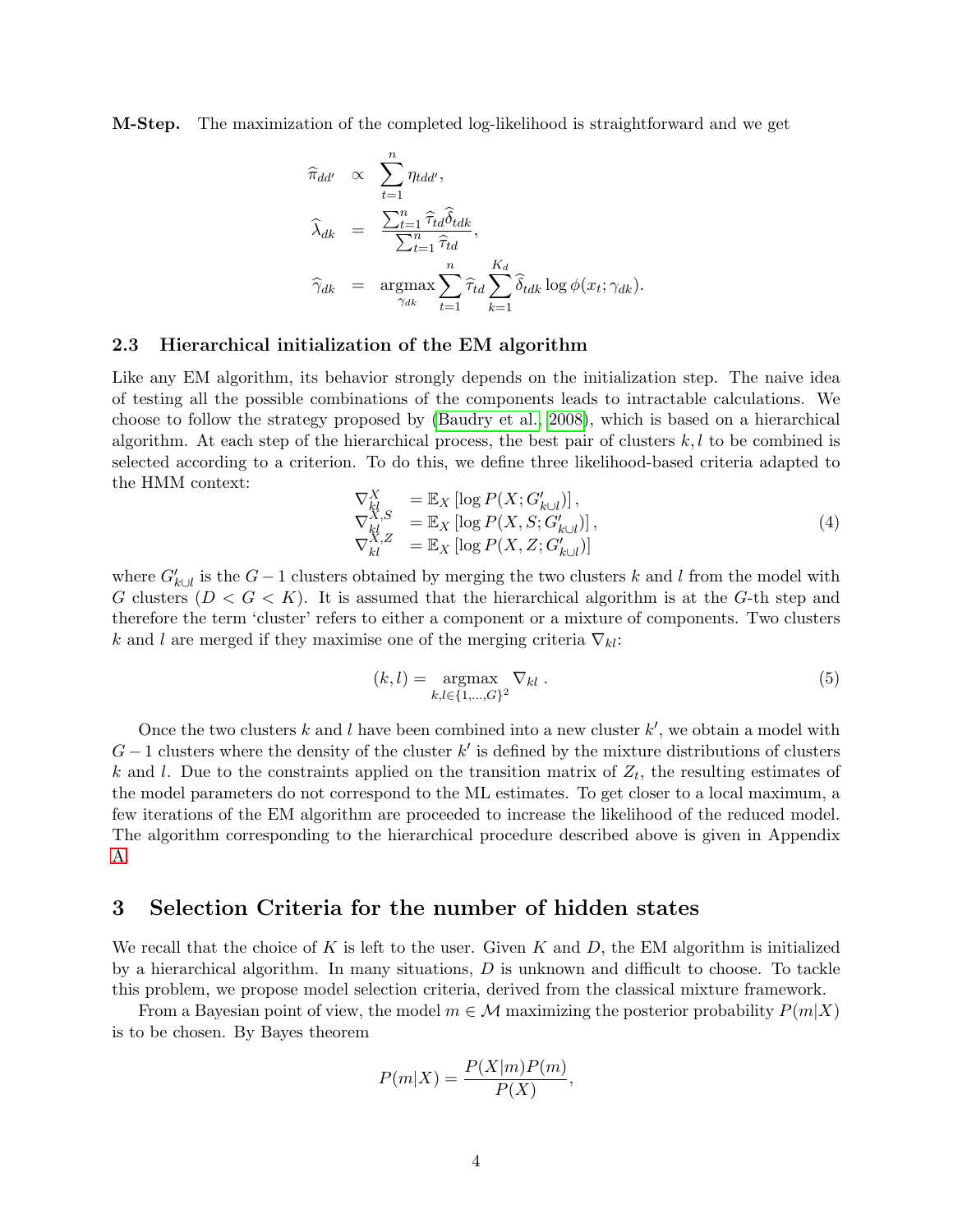and supposing a non informative uniform prior distribution  $P(m)$  on the models of the collection, it leads to  $P(m|X) \propto P(X|m)$ . Thus the chosen model satisfies

$$
\tilde{m} = \underset{m \in \mathcal{M}}{\operatorname{argmax}} P(X|m),
$$

where the integrated likelihood  $P(X|m)$  is defined by

$$
P(X|m) = \int P(X|m, \theta) \pi(\theta|m) d\theta,
$$

 $\pi(\theta|m)$  being the prior distribution of the vector parameter  $\theta$  of the model m. Since this integrated likelihood is typically difficult to calculate, an asymptotic approximation of  $2\ln\{P(X|m)\}\$ is generally used. This approximation is the Bayesian Information Criterion (BIC) defined by

<span id="page-4-1"></span>
$$
BIC(m) = \log P(X|m, \hat{\theta}) - \frac{\nu_m}{2} \log(n). \tag{6}
$$

where  $\nu_m$  is the number of free parameters of the model m and  $P(X|m, \hat{\theta})$  is the maximum likelihood under this model [\(Schwarz, 1978\)](#page-14-5). Under certain conditions, BIC consistently estimates the number of mixture groups [\(Keribin, 2000\)](#page-13-6). But, as BIC is not devoted to classification, it is expected to mostly select the dimension according to the global fit of the model. In the context of model-based clustering with a general latent variable  $U$ , [\(Biernacki et al., 2000\)](#page-13-7) have proposed to select the number of clusters based on the integrated complete likelihood  $P(X, U|m, \theta)$ 

$$
P(X, U|m) = \int P(X, U|m, \theta) \pi(\theta|m) d\theta.
$$
 (7)

A BIC-like approximation of this integral leads to the so-called ICL criterion:

<span id="page-4-0"></span>
$$
ICL(m) = \log P(X, \widehat{U}|m, \widehat{\theta}) - \frac{\nu_m}{2} \log(n), \tag{8}
$$

where  $\widehat{U}$  stands for posterior mode of U. This definition of ICL relies on a hard partitioning of the data and [\(McLachlan and Peel., 2000\)](#page-14-6) proposed to replace  $\hat{U}$  with the conditional expectation of U given the observation and get

$$
ICL(m) = \mathbb{E}_X \left[ \log P(X, U|m, \hat{\theta}) \right] - \frac{\nu_m}{2} \log(n)
$$
  
=  $\log P(X|m, \hat{\theta}) - \mathcal{H}_X(U) - \frac{\nu_m}{2} \log(n).$  (9)

Hence, ICL is equivalent to BIC with an additional penalty term, which is the conditional entropy of the hidden variable  $\mathcal{H}_X(U) = -\mathbb{E}_X\left[\log P(U|X,m,\widehat{\theta})\right]$ . This entropy is a measure of the uncertainty of the classification. ICL is hence clearly dedicated to a classification purpose, as it penalizes models for which the classification is uncertain. One may also note that, in this context, ICL simply amounts at adding the BIC penalty to the completed log-likelihood, rather than to the log-likelihood itself. ICL has been established in the independent mixture context. Nonetheless, [\(Celeux and Durand, 2008\)](#page-13-8) used ICL in the HMM context and showed that it seems to have the same behaviour.

In our model, the latent variable U is the couple  $(S, Z)$ , and a direct rewriting of  $(8)$  leads to

<span id="page-4-2"></span>
$$
ICL(m) = \log P(X|m, \hat{\theta}) - \mathcal{H}_X(S, Z) - \frac{\nu_m}{2} \log(n)
$$
\n(10)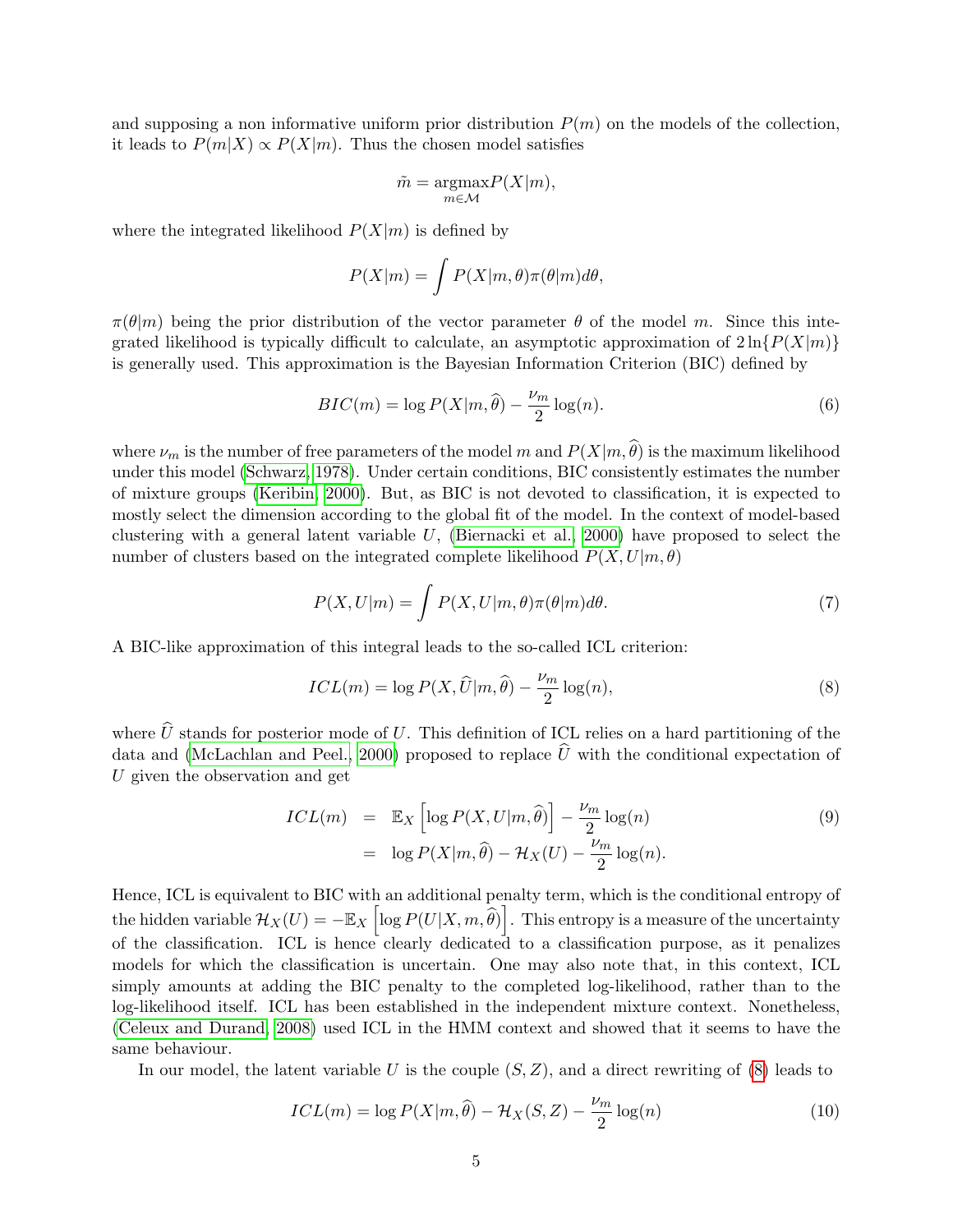and the conditional entropy of  $U = (S, Z)$  can further be decomposed as

$$
\mathcal{H}_X(S,Z) = \mathcal{H}_X(S) + \mathbb{E}_X[\mathcal{H}_{X,S}(Z)],
$$

which gives raise to two different entropies:  $\mathcal{H}_X(S)$  measures the uncertainty of the classification into the hidden states whereas  $\mathbb{E}_X[\mathcal{H}_{X,S}(Z)]$  measures the classification uncertainty among the components, within each hidden states. This latter entropy may not be relevant for our purpose as it only refers to a within-class uncertainty. We therefore propose to focus on the integrated complete likelihood  $P(X, S|m, \theta)$  and derive an alternative version of ICL, where only the former entropy is used for penalization, defined by:

$$
ICL_S(m) = \log P(X|m, \hat{\theta}) - \mathcal{H}_X(S) - \frac{\nu_m}{2} \log(n). \tag{11}
$$

These three criteria,  $BIC, ICL$  and,  $ICL<sub>S</sub>$ , display different behavior in independent mixtures and in HMM. In the independent case, the number of free parameters  $\nu_m$  only depends on K and the observed likelihood  $\log P(X|m, \theta)$  remains the same for a fixed K, whatever D. The BIC and the ICL given in Equations [\(6\)](#page-4-1), [\(10\)](#page-4-2) are thereby constant whatever the number of clusters. Moreover, the  $ICL<sub>S</sub>$  always increases with the number of clusters so none of these three criteria can be used in the independent mixture context. On the contrary, in the case of HMM, the observed likelihood log  $P(X|m,\theta)$  varies with the number of hidden states. Furthermore, because the number free parameters does depend on D through the dimension of the transition matrix, the number of free parameters of a D-state HMM differs from that of a  $(D-1)$ -state HMM, even with same K. This allows us the use of these three criteria to select the number of clusters.

If we go back to the merging criteria of the hierarchical initialization of the EM algorithm defined in [2.3.](#page-3-0) We note that each criterion  $\nabla$  is related to one model selection criterion defined above. Indeed, the maximisation of  $\nabla$  is equivalent to:

$$
\operatorname*{argmax}_{k,l \in \{1,\ldots,G\}^2} \nabla_{kl}^X = \operatorname*{argmin}_{k,l} \left[ BIC(G) - BIC(G'_{k \cup l}) \right],
$$
\n
$$
\operatorname*{argmax}_{k,l \in \{1,\ldots,G\}^2} \nabla_{kl}^{X,S} = \operatorname*{argmin}_{k,l} \left[ ICL_S(G) - ICL_S(G'_{k \cup l}) \right],
$$
\n
$$
\operatorname*{argmax}_{k,l \in \{1,\ldots,G\}^2} \nabla_{kl}^{X,Z} = \operatorname*{argmin}_{k,l} \left[ ICL(G) - ICL(G'_{k \cup l}) \right].
$$

### <span id="page-5-0"></span>4 Simulation studies

In this section, we present two simulation studies to illustrate the performance of our approach. In Section [4.1,](#page-5-1) we aim at determining the best combination between the selection criteria  $(BIC, ICL<sub>S</sub>)$  $ICL$ ) and the merging criteria  $(\nabla^X, \nabla^{X,S}, \nabla^{X,Z})$ . In Section [4.2,](#page-10-0) we compare our method to that of [\(Baudry et al., 2008\)](#page-13-2) and we focus on the advantage of accounting for Markovian dependency in the combination process.

### <span id="page-5-1"></span>4.1 Choice of merging and selection criteria

#### <span id="page-5-2"></span>4.1.1 Design

The simulation design is the same as that of [\(Baudry et al., 2008\)](#page-13-2), with an additional Markovian dependency. We simulated a four-state HMM with Markov chain  $\{S_t\}_t$ . The emission distribution is a bidimensional Gaussian for the first two states and is a mixture of two bidimensional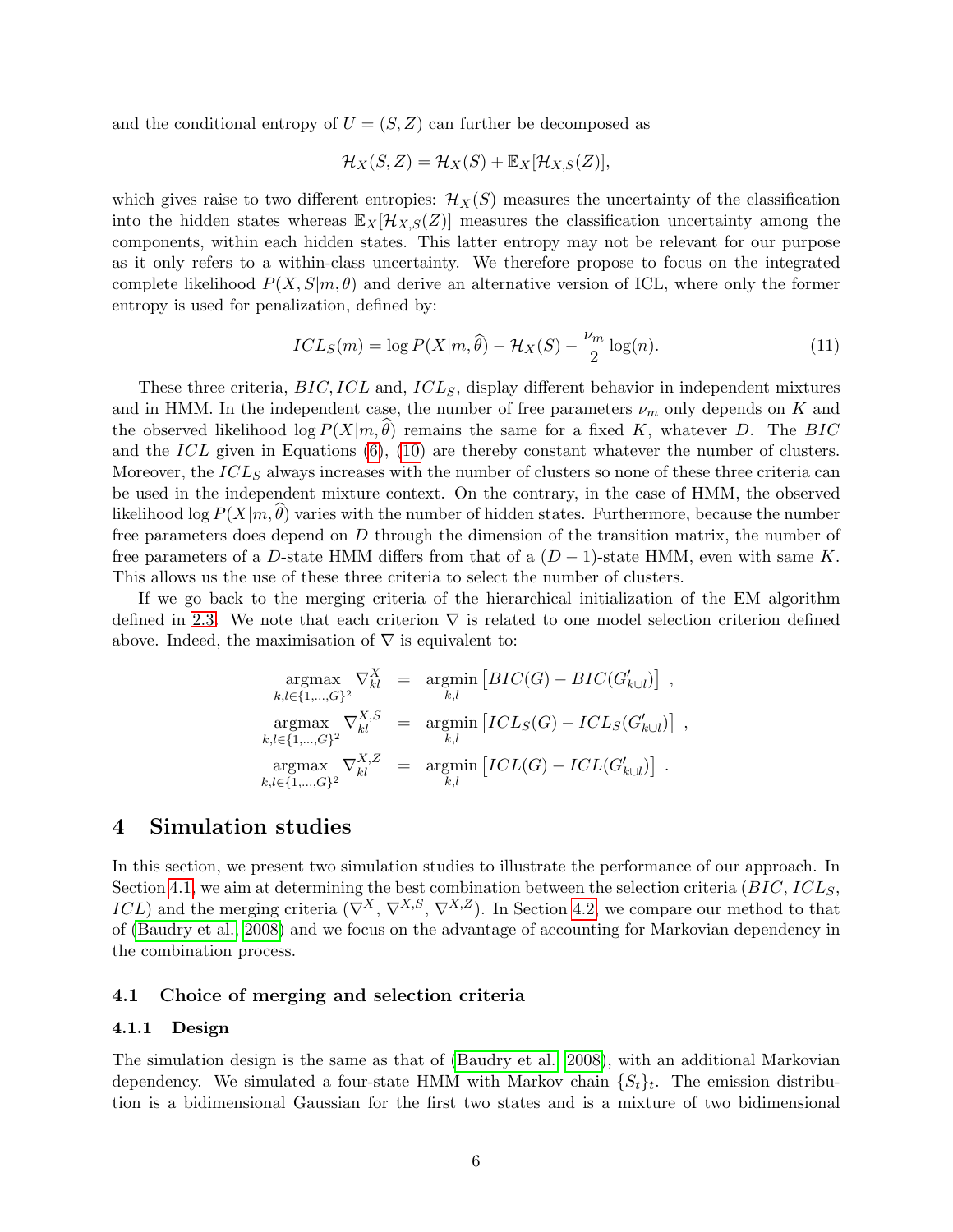Gaussians for the other two. Therefore there are six components but only four clusters. In order to measure the impact of the Markovian dependency on posterior probability estimation, we considered four different transition matrices such that  $\forall d \in \{1, ..., 4\}$ ,  $P(S_t = d | S_{t-1} = d) = a$ , with  $a \in \{0.25, 0.5, 0.75, 0.9\}$  and  $P(S_t = d' | S_{t-1} = d) = (1 - a)/3$  for  $d \neq d'$ . The degree of dependency in the data decreases with a. To control the data shape, we introduce a parameter b in the variance-covariance matrices  $\Sigma_k$  of the k-th bidimensional Gaussian distributions such as  $\Sigma_k = b \begin{pmatrix} \sigma_{k1} & \sigma_{k12} \\ \sigma_{k12} & \sigma_{k22} \end{pmatrix}$  $\sigma_{k12}$   $\sigma_{k2}$ ). The parameter b takes its values in  $\{1, 3, 5, 7\}$  where  $b = 1$  corresponds to well-separated clusters [\(Baudry et al., 2008,](#page-13-2) case of) and  $b = 7$  leads to overlapping clusters. Figure [1](#page-6-0) displays a simulated dataset for each value of b. The mean and covariance parameter values are given in Appendix [B.](#page-15-0)



<span id="page-6-0"></span>Figure 1: Example of simulated data. Top left:  $b = 1$ , easiest case, corresponds to the one studied by [\(Baudry et al., 2008\)](#page-13-2); top right:  $b = 3$ ; bottom left:  $b = 5$ ; bottom right:  $b = 7$ . Each group is represented by a symbol/color.

For each of the 16 configurations of  $(a, b)$ , we generated  $C = 100$  simulated datasets of size  $n = 800$ . For the method we proposed, the inference of the K-state HMM has been made with spherical Gaussian distributions for the emission, i.e. the variance-covariance matrix is  $\sigma^2 = 0$  $0 \quad \sigma^2$  $\setminus$ .

The performance of the method is evaluated by both the MSE (Mean Square Error) and the classification error rate. The MSE of the conditional probabilities measures the accuracy of a method in terms of classification. It evaluates the difference between the conditional probability estimation  $\hat{\tau}^{(\nabla)}$  of a criterion  $\nabla$  and the theoretical probability  $\tau^{(th)}$ :

$$
MSE^{(\nabla)} = \frac{1}{C} \sum_{c=1}^{C} \frac{1}{n} \sum_{t=1}^{n} ||\widehat{\tau}_t^{(\nabla)} - \tau_t^{(th)}||_2.
$$
\n(12)

The smaller the MSE, the better the performance. Since our aim is to classify the data in a given number of clusters, another interesting indicator is the rate of correct classification. This rate allows the consistency of the classification to be measured, with respect to the true one. We calculated this rate for each simulation configuration where the classification has been obtained with the MAP (Maximum A Posteriori) rule.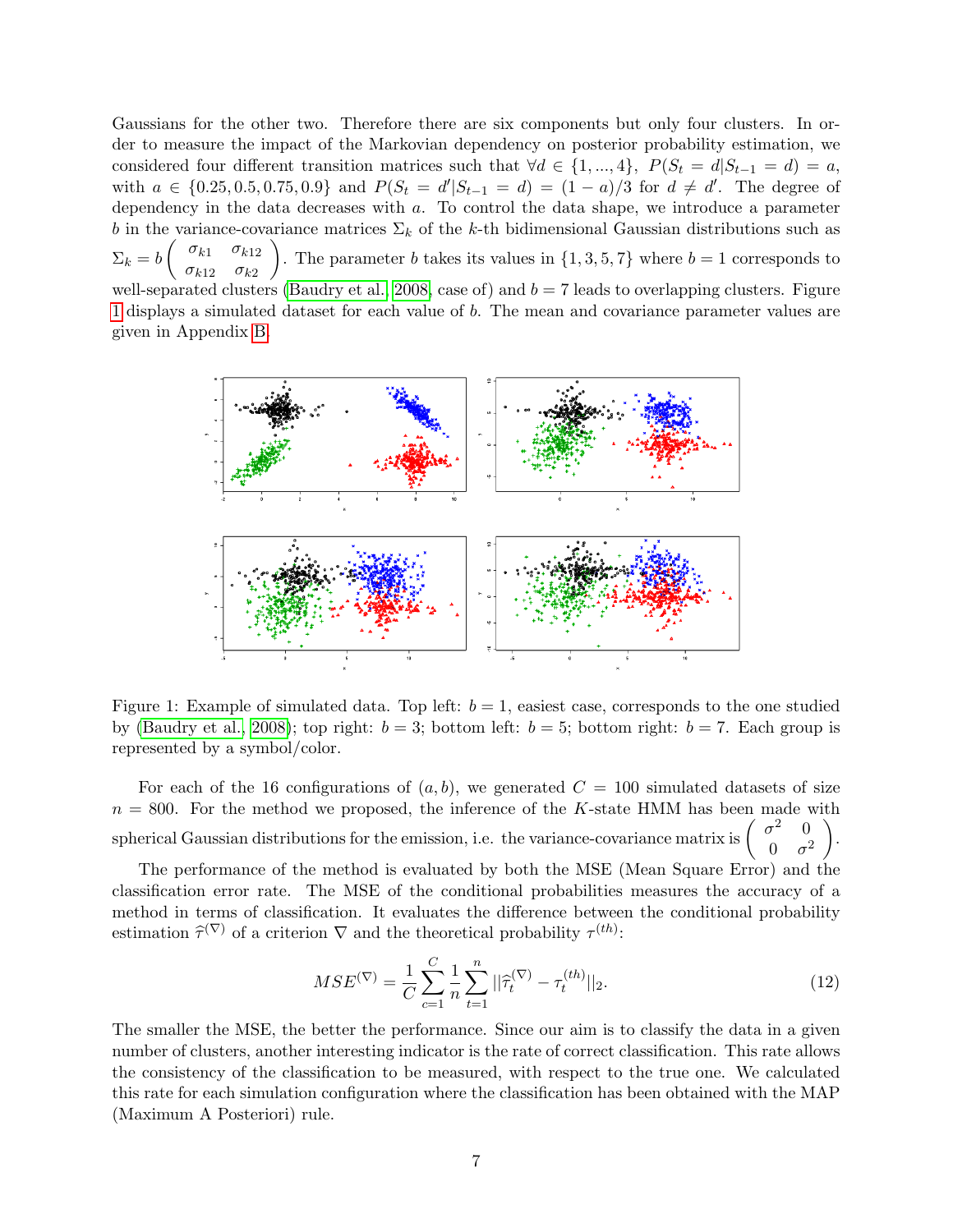#### <span id="page-7-1"></span>4.1.2 Merging criteria

The goal is to study the best way to merge the clusters of an HMM. Therefore, we compare the three merging criteria with regard to the MSE (see Figure [2\)](#page-7-0).

**Dependency contribution.** When the data are independent ( $a = 0.25$ ), we note that the  $\nabla^X$ and  $\nabla^{X,Z}$  criteria provide a bad estimation whatever the value of b. The results obtained with  $\nabla^{X,S}$ are satisfying only if the groups are not overlapping  $(b = 1)$ . These poor results can be explained by the definition of the merging criteria that are not suited to the independent case.



<span id="page-7-0"></span>Figure 2: MSE values for each simulation condition. Each graph corresponds to a transition matrix which goes from low dependency level (top left) to high (bottom right). "∘":  $\nabla^X$ , " $\times$ ":  $\nabla^{X,S}$ , " $\diamond$ ":  $\nabla^{X,Z}$ .

From a general point of view, increasing the value of a yields a better estimation of the conditional probabilities. When  $a \neq 0.25$ , the  $\nabla^{X}$  criterion provides the best results in most cases. In high dependency cases ( $a = 0.75$  or 0.9), the results are similar whatever the merging criterion. However, for  $a = 0.5$ , the  $\nabla^{X,Z}$  generates estimations far from the true ones even if the groups are easily distinguishable ( $b = 1, 3$ ). Further simulation studies (not shown) point out that the  $\nabla^X$ criterion outperformed the others as soon as  $a \geq 0.4$ .

Effect of the overlap. When  $a = 0.5$ , the criteria  $\nabla^X$  and  $\nabla^{X,S}$  produce similar estimates when the groups are well separated  $(b = 1, 3)$ . Increasing the overlap between the groups  $(b = 5, 7)$  has very little influence on the results provided by  $\nabla^{X}$  but is harmful to the  $\nabla^{X,S}$ . When the degree of dependency increases ( $a = 0.75$  or 0.9), the criterion  $\nabla^{X}$  still gives the best results whatever the value of b.

Figure [3](#page-8-0) describes the variation in the standard deviation of the MSE for each simulation condition. Once more the  $\nabla^X$  has the best results among the four methods, especially for high dependency level.

Table [1](#page-9-0) shows the rate of correct classification with its standard deviation. When  $a = 0.25$ , the  $\nabla^{X,S}$  outperformed the other criteria whatever the value of b. For all other cases  $(a \neq 0.25)$ , merging the components with  $\nabla^{X,S}$  allows close or better results than those obtained by the  $\nabla^{X}$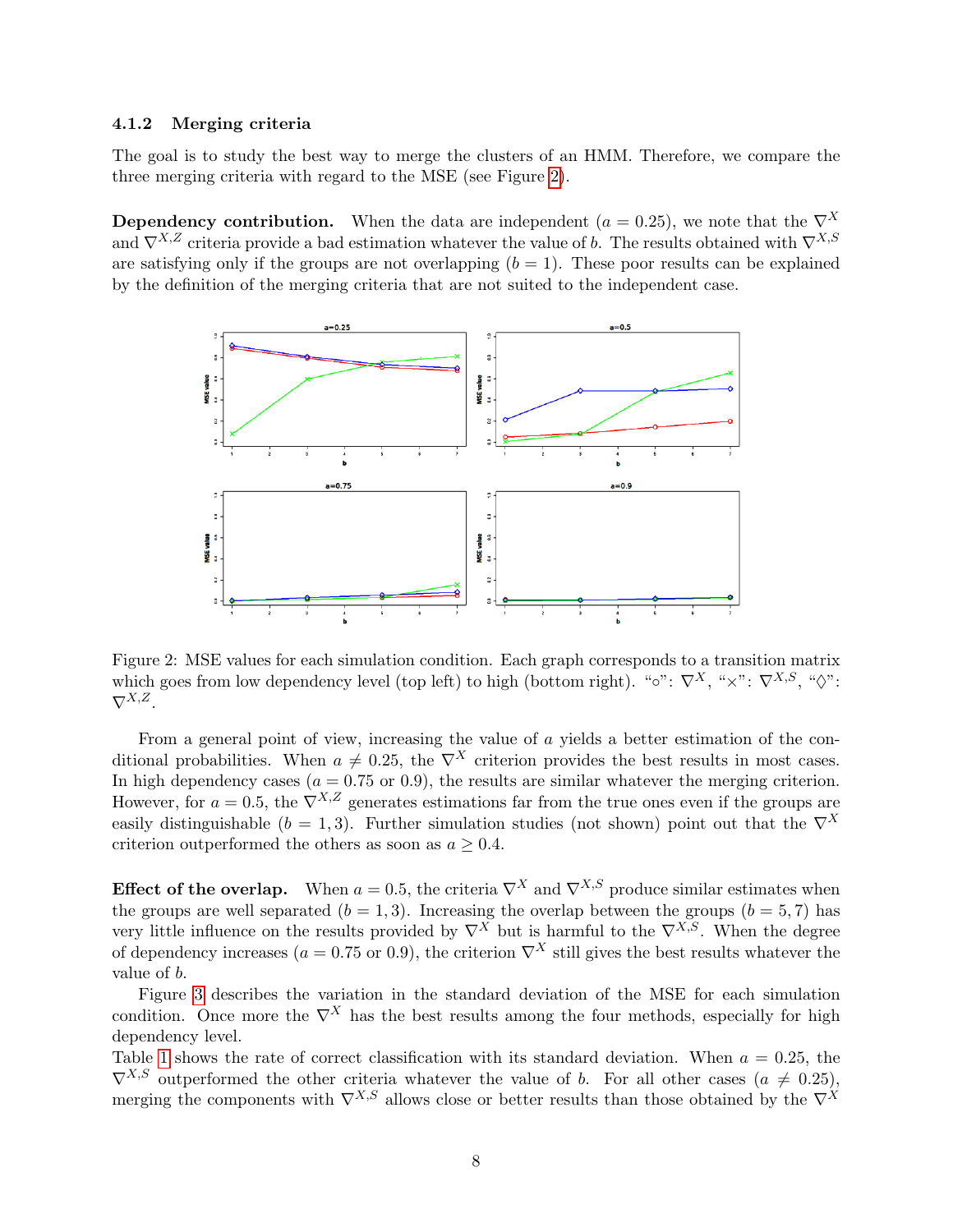

<span id="page-8-0"></span>Figure 3: Standard deviation of the MSE for each simulation condition. Each graph corresponds to a transition matrix which goes from low dependency level (top left) to high (bottom right). "∘":  $\nabla^X$ , " $\times$ ":  $\nabla^{X,S}$ , " $\diamondsuit$ ":  $\nabla^{X,Z}$ .

when b either equals 1 or 3. However, when the case is more complicated ( $b = 5, 7$ ), the  $\nabla^{X}$  really outperforms. The  $\nabla^{X,Z}$  provides the worst results among the three cases proposed. The difference between the methods is more flagrant on the MSE values (see Figure [2\)](#page-7-0). According to the above results, we propose the  $\nabla^X$  criterion for merging the clusters.

Study of the combination of the merging and selection criteria. We now focus on the estimation of the number of clusters, which equals 4 for the simulation design given in Section [4.1.1.](#page-5-2) We compare the three selection criteria proposed in Section [3](#page-3-1) and we study the estimated number of clusters for each simulation condition. Table [2](#page-9-1) provides the rate of good estimations of the number of clusters. This rate is calculated for each dependency level and for each value of b. First of all, considering the ICL as a selection criterion does not lead to a good estimation of the number of clusters. This can be explained by the fact that ICL involves the latent variable Z which is linked to the components. Hence, the ICL tends to overestimate the number of clusters. It is more reliable to estimate the number of clusters with a criterion which does not depend on Z such as the  $BIC$  or the  $ICL_S$ . As shown in Table [2](#page-9-1) the best criterion for estimating the number of clusters is  $ICL_S$ .

#### 4.1.3 Conclusion

We proposed three different criteria for combining the clusters and we showed that the  $\nabla^X$  seems to outperform the other criteria when the aim is merging the components. In fact, it provides estimation of the conditional probabilities close to the true ones and these estimations are very robust in terms of MSE. Moreover, this is also confirmed by studying the rate of correct classification. For the estimation of the number of clusters,  $ICL<sub>S</sub>$  seems to be the most accurate. To conclude, we proposed using  $\nabla^X$  as the merging criterion and estimating the number of clusters by  $ICL_S$ . Throughout the remainder of the paper, this strategy is called "HMMmix".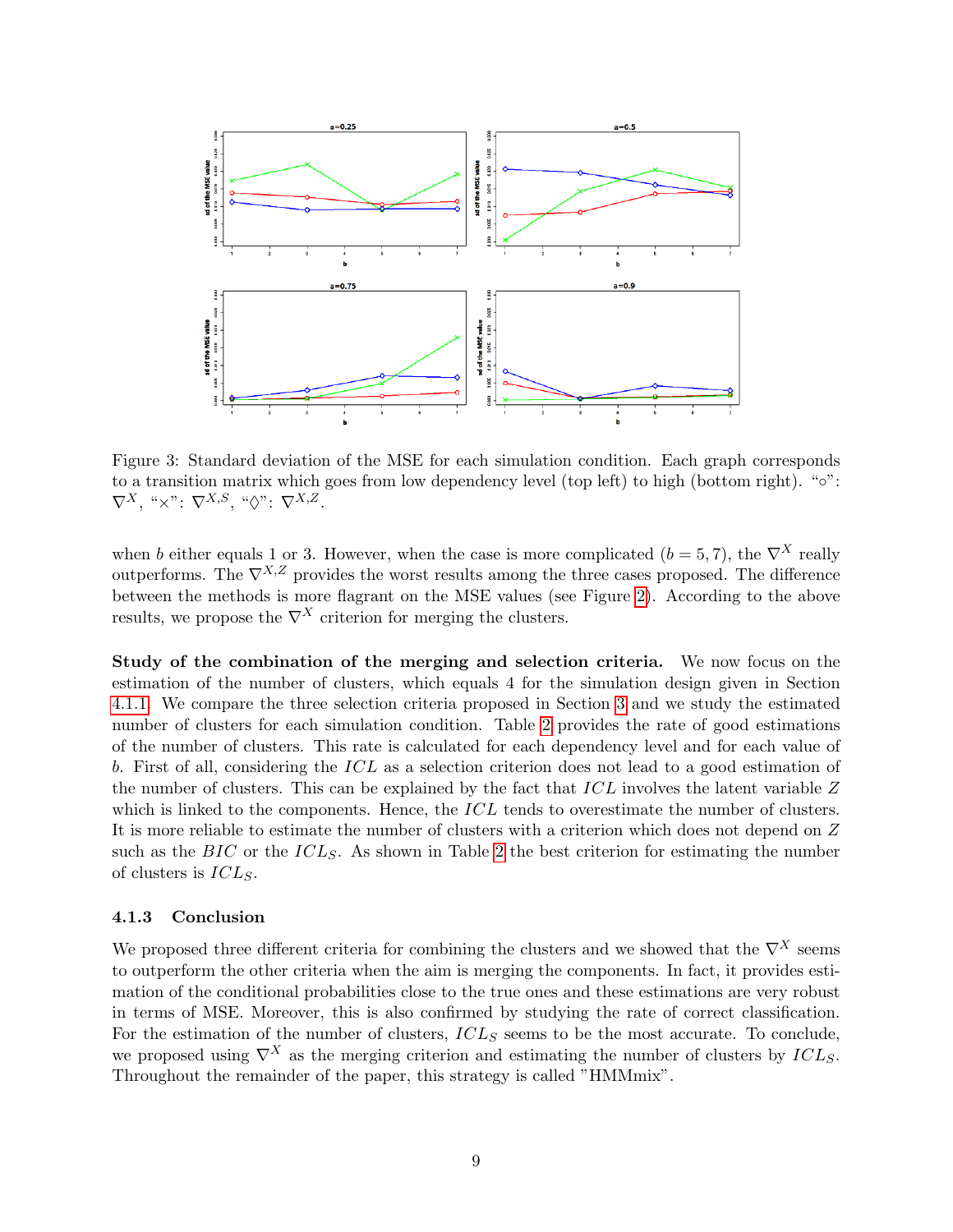<span id="page-9-0"></span>Table 1: Rate of correct classification and its standard deviation (mean(sd)). Top: low dependency. Bottom: high dependency. The values in bold correspond to the best rate of correct classification calculated for the three criteria.

| $\nabla^X$    | $\nabla^{X,S}$ | $\nabla^{X,Z}$                                  |
|---------------|----------------|-------------------------------------------------|
| 0.479(0.0076) | 0.958(0.0087)  | 0.456(0.0055)                                   |
| 0.457(0.0065) | 0.662(0.0112)  | 0.427(0.005)                                    |
| 0.458(0.0066) | 0.542(0.0043)  | 0.422(0.005)                                    |
| 0.444(0.0066) | 0.482(0.0095)  | 0.409(0.0055)                                   |
| 0.969(0.0051) |                | 0.871(0.0122)                                   |
| 0.913(0.0054) | 0.928(0.0071)  | 0.652(0.0119)                                   |
| 0.840(0.0082) | 0.694(0.0106)  | 0.615(0.0104)                                   |
| 0.776(0.0089) |                | 0.564(0.0085)                                   |
| 0.998(0.0002) |                | 0.997(0.0004)                                   |
| 0.974(0.0007) | 0.975(0.0007)  | 0.962(0.0021)                                   |
| 0.940(0.0013) | 0.940(0.0027)  | 0.926(0.0041)                                   |
| 0.907(0.0020) | 0.859(0.0090)  | 0.887(0.0041)                                   |
| 0.995(0.0032) | 0.998(0.0001)  | 0.991(0.0052)                                   |
| 0.989(0.0005) | 0.989(0.0004)  | 0.989(0.0005)                                   |
| 0.974(0.0010) | 0.975(0.0009)  | 0.972(0.0029)                                   |
| 0.955(0.0013) | 0.955(0.0012)  | 0.952(0.0021)                                   |
|               |                | 0.996(0.0003)<br>0.575(0.0079)<br>0.998(0.0002) |

<span id="page-9-1"></span>Table 2: Rate of correct estimations of the number of clusters for each simulation condition. The merging is done by the  $\nabla^X$  criteria. Top: low dependency. Bottom: dependency. The values in bold correspond to the best rate of correct classification calculated for the three methods.

|       | BIC        | $ICL_S$ | ICL  |
|-------|------------|---------|------|
| $b=1$ | 0.88       | 0.80    | 0.69 |
| $b=3$ | 0.97       | 0.85    | 0.38 |
| $b=5$ | 0.98       | 0.87    | 0.38 |
| $b=7$ | 0.98       | 0.92    | 0.21 |
| $b=1$ | 0.88       | 0.96    | 0.49 |
| $b=3$ | 0.89       | 0.98    | 0.16 |
| $b=5$ | 0.95       | 0.99    | 0.12 |
| $b=7$ | 0.96       | 1       | 0.05 |
| $b=1$ | 0.92       | 1       | 0.62 |
| $b=3$ | 0.96       | 1       | 0.17 |
| $b=5$ | 0.96       | 1       | 0.15 |
| $b=7$ | 0.97       | 1       | 0.11 |
| b=1   | 0.92       | 0.96    | 0.50 |
| $b=3$ | 0.96       | 1       | 0.29 |
| $b=5$ | 1          | 1       | 0.26 |
| $b=7$ | 0.98       | 1       | 0.16 |
|       | Parameters |         |      |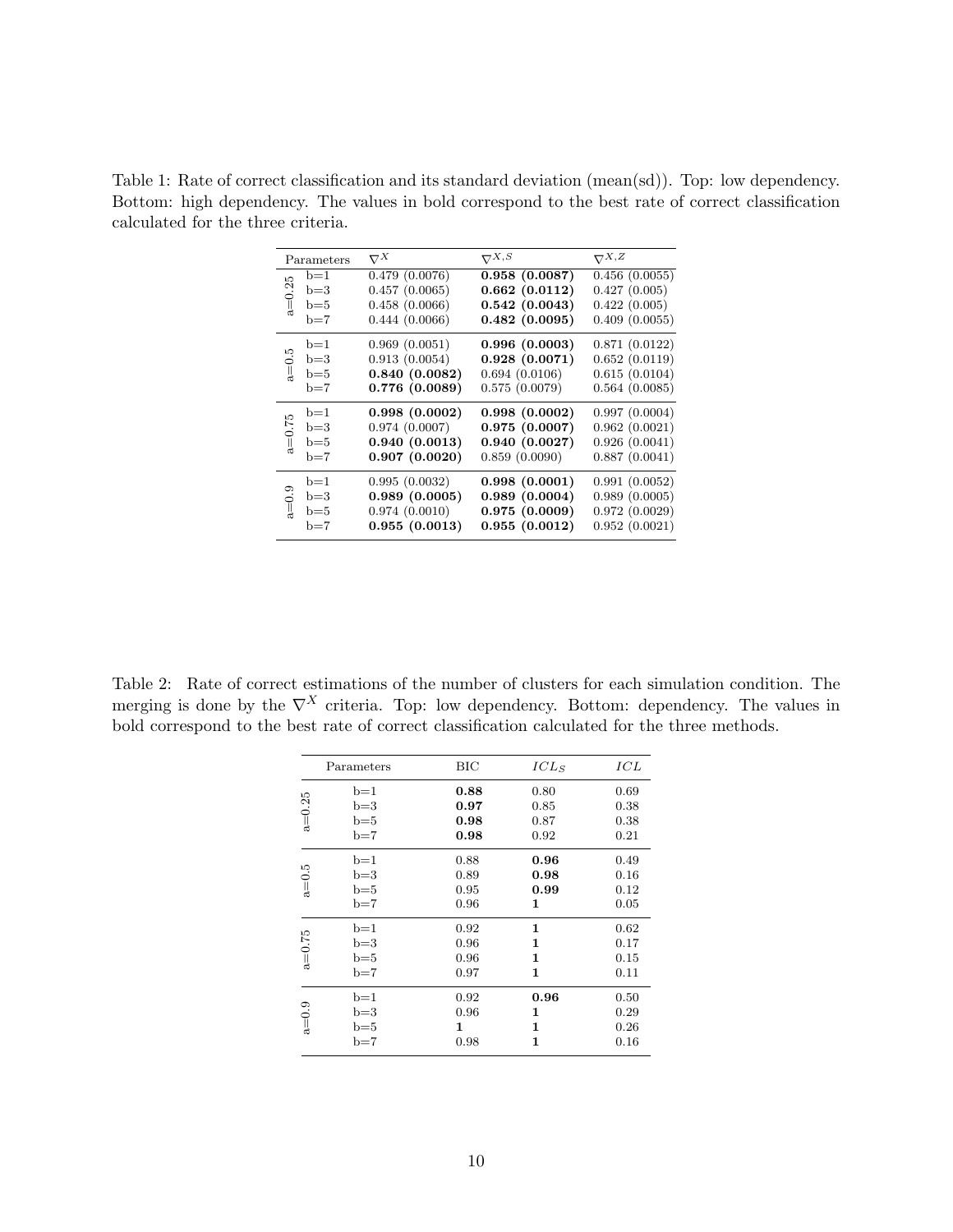| Parameters                                     | <b>HMMmix</b>                                                  | Baudry <i>et al.</i> $(2008)$                                      |
|------------------------------------------------|----------------------------------------------------------------|--------------------------------------------------------------------|
| $b=1$<br>$a = 0.25$<br>$b=3$<br>$b=5$<br>$b=7$ | 0.887(0.014)<br>0.795(0.013)<br>0.709(0.011)<br>0.676(0.011)   | 0.005(0.0087)<br>0.144(0.022)<br>0.319(0.022)<br>0.358(0.017)      |
| $b=1$<br>$a=0.5$<br>$b=3$<br>$b=5$<br>$b=7$    | 0.048(0.007)<br>0.084(0.008)<br>0.144(0.014)<br>0.198(0.014)   | 0.006(0.005)<br>0.169(0.022)<br>0.385(0.021)<br>0.369(0.018)       |
| $b=1$<br>$a = 0.75$<br>$b=3$<br>$b=5$<br>$b=7$ | 0.003(0.0002)<br>0.016(0.0007)<br>0.035(0.001)<br>0.054(0.002) | 0.013(0.007)<br>0.173(0.022)<br>0.407(0.020)<br>0.421(0.017)       |
| $b=1$<br>0.9<br>க<br>$b=3$<br>$b=5$<br>b=7     | 0.007(0.005)<br>0.009(0.0007)<br>0.019(0.001)<br>0.034(0.002)  | $0.003$ $(0.0002)$<br>0.229(0.023)<br>0.413(0.022)<br>0.418(0.017) |

<span id="page-10-1"></span>Table 3: MSE values (mean(sd)) obtained with our method HMMmix and the method of [\(Baudry](#page-13-2) [et al., 2008\)](#page-13-2)

#### <span id="page-10-0"></span>4.2 Markovian dependency contribution

In this second simulation study, by comparing the method proposed by [\(Baudry et al., 2008\)](#page-13-2) to HMMmix, we are interested in taking into account the Markovian dependency.

For computing the [\(Baudry et al., 2008\)](#page-13-2) approach, we used the package Mclust [\(Fraley and Raftery,](#page-13-9) [1999\)](#page-13-9) to run the EM algorithm for the estimation of the mixture parameters.

In the independent case  $(a = 0.25)$ , the method of [\(Baudry et al., 2008\)](#page-13-2) provides better estimation of the conditional probabilities than does the HMMmix (see Table [3\)](#page-10-1). The proposed method tries to find non-existent Markovian dependency, making it less efficient.

Note that, whatever the value of a, the method of [\(Baudry et al., 2008\)](#page-13-2) logically provides the same results. Regarding the proposed method, we find that the Markovian dependency (when it exists) is beneficial for the estimation of conditional probabilities. The interest of accounting for dependency in the hierarchical process stands out for the more complicated configuration, i.e. when the groups are overlapping  $(b \neq 1)$ . In this case, our method tends to be more robust.

### 4.2.1 Two nested non-Gaussian clusters

In this section, we focus on an HMM where the emission distribution is neither a Gaussian nor a mixture of Gaussian. We simulated datasets according to a binary Markov chain  $S$  with transition matrix  $\begin{pmatrix} 2/3 & 1/3 \\ 1/2 & 2/3 \end{pmatrix}$ 1/3 2/3 ). Denote by  $C_a = [-a; a]^2$  the square of side length 2a. The two clusters are nested (see Figure [4\)](#page-11-1) and correspond to the random variable  $X$  such as:

- $(X_t|S_t=0) \sim \mathcal{U}_{\mathcal{D}_0}$ , with  $\mathcal{D}_0 = C_{\frac{1}{2}}$ .
- $(X_t|S_t = 1) \sim \mathcal{U}_{\mathcal{D}_1}$ , with  $\mathcal{D}_1 = C_{b+0.2} \backslash C_b$  and  $b \in \{0.7, 0.55, 0.52\}.$

The parameter b represents the distance between the two groups:  $b \in \{0.02, 0.05, 0.2\}$ . According to this simulation design, we simulated three different datasets (see Figure [4\)](#page-11-1). Figure [4](#page-11-1) displays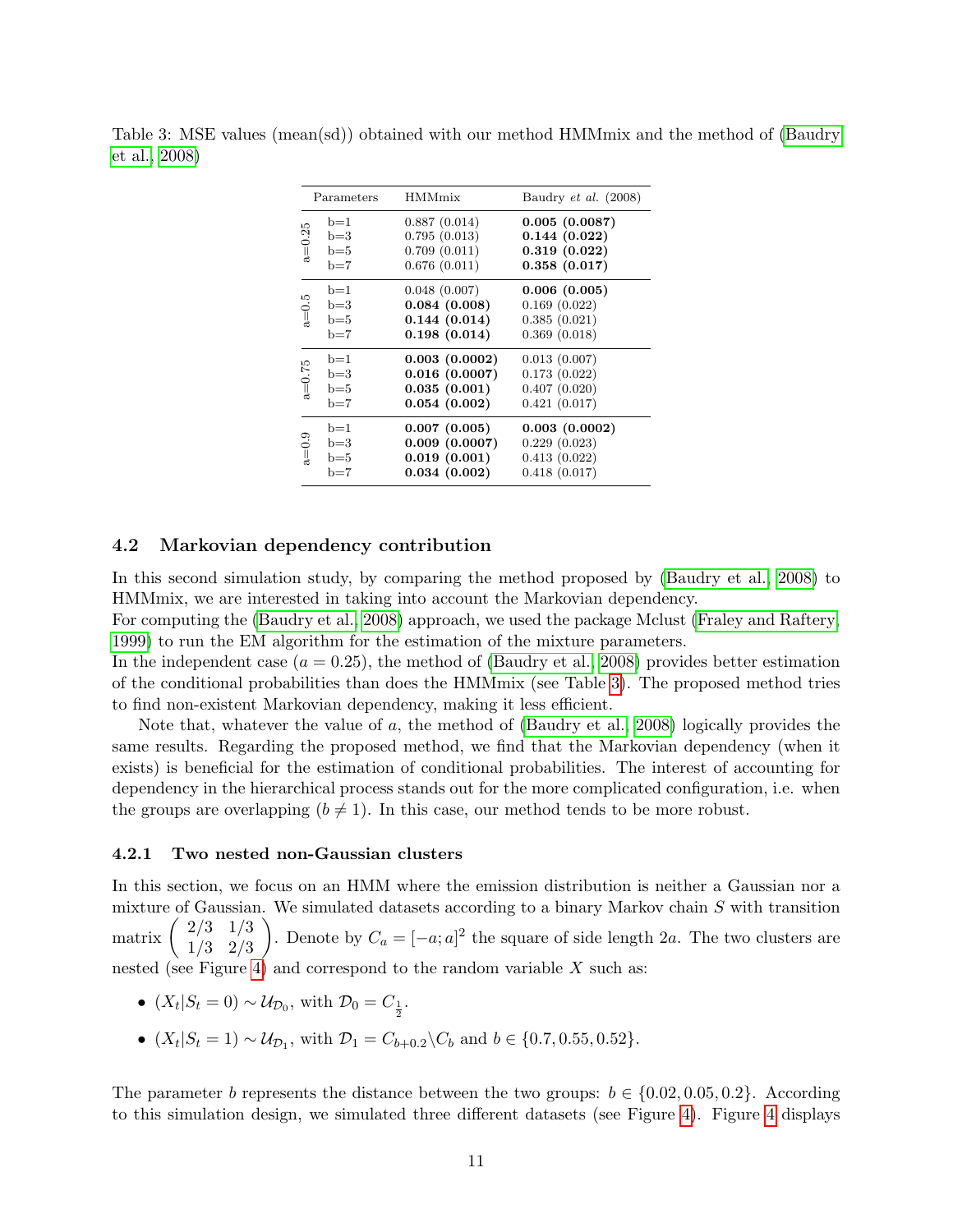

<span id="page-11-1"></span>Figure 4: The distance between the two squares goes from 0.2 (top) to 0.02 (bottom). Left: Truth, Middle: HMMmix, Right: Method of [\(Baudry et al., 2008\)](#page-13-2)

the classification given by our method and the one given by [\(Baudry et al., 2008\)](#page-13-2), according to the distance between the two squares. Note that the spatial dependence cannot be observed on this figure. With our approach, the two nested clusters are well detected with a low number of misclassified which logically increases when the distance decreases. If Markovian dependency is not taken into account (method of [Baudry et al., 2008\)](#page-13-2), the two clusters are identified only when they are well separated. In such a complex design, geometrical considerations are not sufficient to detect the two clusters; accounting for dependency is therefore required.

### <span id="page-11-0"></span>5 Illustration on a real dataset

We now consider the classification of probes in tiling array data from the model plant Arabidopsis thaliana. This experiment has been carried out on a tiling array of about 150 000 probes per chromosome. The biological objective of the experiment is to compare the methylation of a specific protein (histone H3K9) between a wildtype and the mutant ddm1 of the plant. It is known that the over-methylation or under-methylation of this protein is involved in the regulation process of gene expression. As two adjacent probes cover the same genomic region it is required to take into account the dependency in the data. Due to computational time, which will be discussed in Section [6,](#page-12-0) we apply our method on a sub-sample of 5000 probes of Chromosome 4. We apply the HMMmix method starting with  $K = 40$  components (see Figure [5,](#page-12-1) Left). The number of clusters given by  $ICL<sub>S</sub>$  is 8. Figure [5](#page-12-1) (Right) displays the final classification. The cluster on the bottom left (in grey) represents the noise, *i.e.* the unmethylated probes. The four groups on the diagonal correspond to the probes which have the same level of methylation for the two conditions. These probes have either high (cyan) or low level (black) of methylation. The cluster on the left side of the diagonal (red) contains the over-methylated probes in the mutant compared to the wildtype, whereas the two clusters on the right side (green) correspond to the under-methylated ones.

The estimated densities are represented in Figure [6](#page-12-2) for each cluster. The histograms are built by projecting the data on the X-axis (corresponding to the wildtype) weighted with their posterior probabilities. We see that the empirical distributions are not unimodal. Considering a mixture of distributions clearly leads to a better fit than single Gaussian.

The proportions of the over-methylated and under-methylated clusters are 6.5% and 15.5%,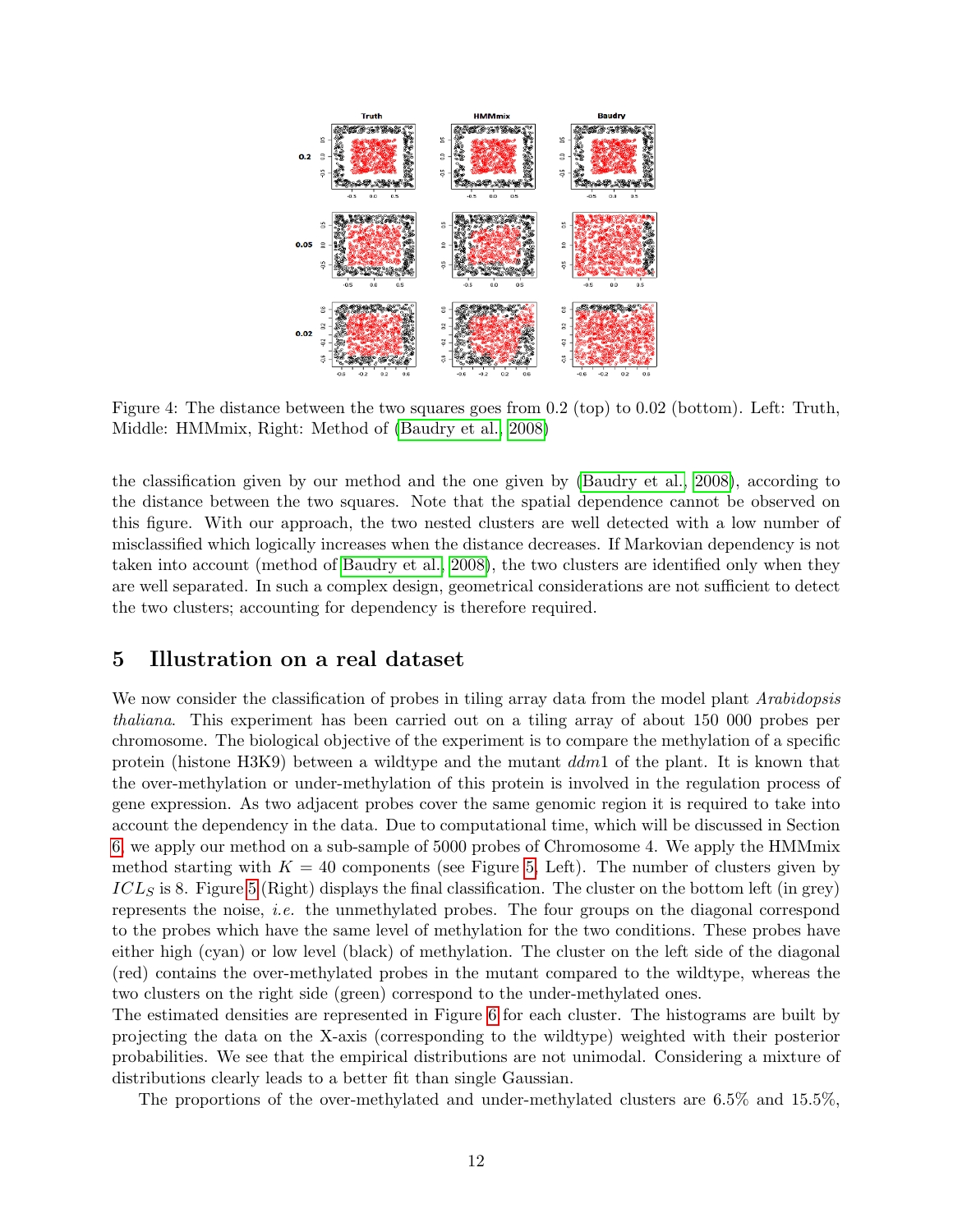

Figure 5: Left: Representation of the initial HMM with  $K = 40$  components. Right: Classification obtained after merging the components. Each color represents a specific cluster.

<span id="page-12-1"></span>

<span id="page-12-2"></span>Figure 6: Representation of the fit of densities for each cluster. The colors of the estimated densities correspond to the colors of the clusters presented in Figure [5.](#page-12-1)

respectively. This result seems to be consistent with the biological expectation [\(Lippman et al.,](#page-14-7) [2004\)](#page-14-7). Moreover, in this dataset, there is one well-known transposable element named META1 which is an under-methylated region. With our method, 75% of the probes of META1 are declared under-methylated.

In conclusion, the final classification is easily interpretable with respect to the biological knowledge. Furthermore, the flexibility of our model makes it possible to better fit the non-Gaussian distribution of real data.

## <span id="page-12-0"></span>6 Discussion

In this article, we have proposed an HMM with mixture of parametric distributions as emission. This flexible modeling provides a better estimation of the cluster densities. Our method is based on a hierarchical combination of the components which leads to a local optimum of the likelihood.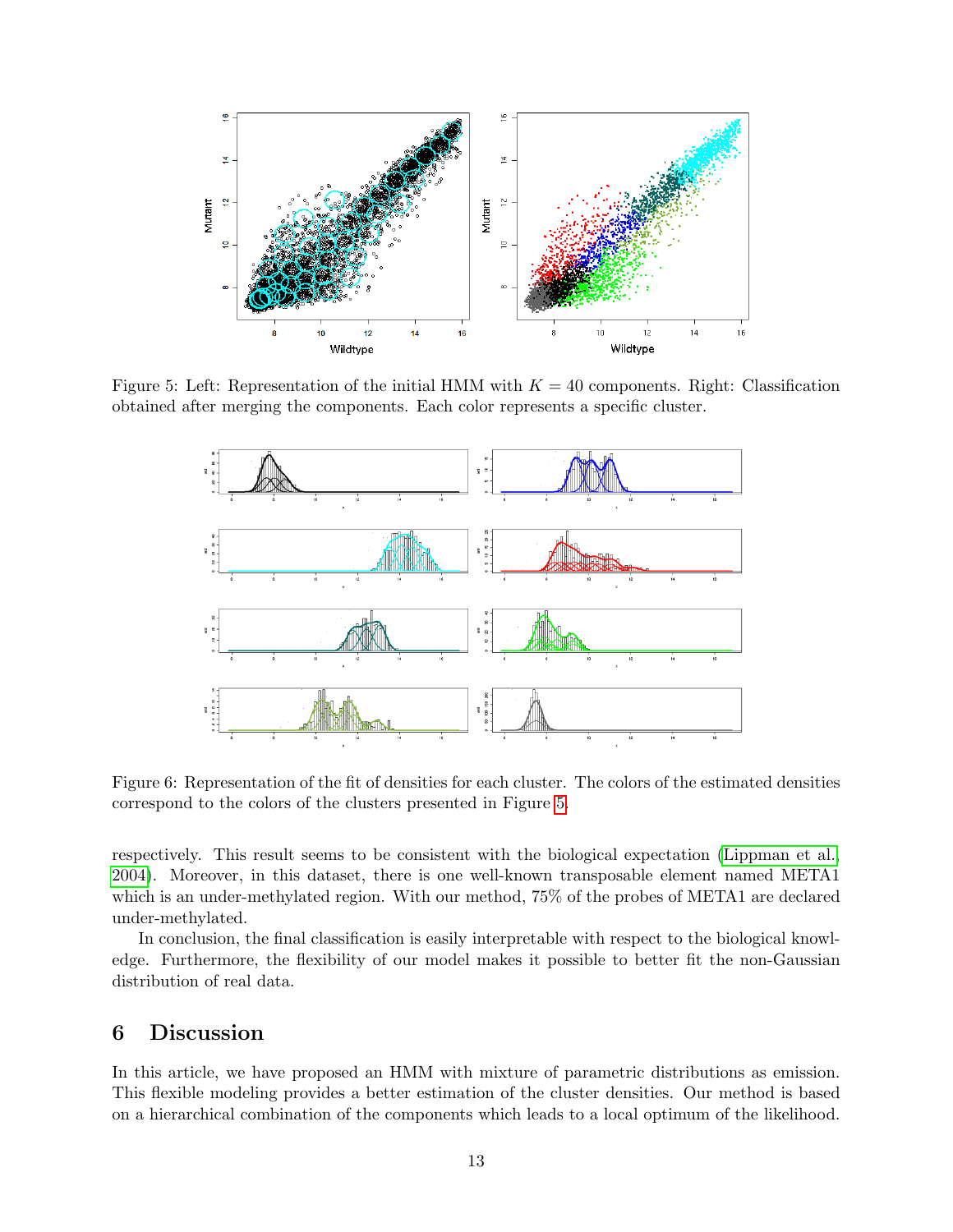We have defined three criteria and in a simulation study we have highlighted that the  $\nabla^X$  is the best criterion for merging components and  $ICL<sub>S</sub>$  for selecting the number of clusters. A real data analysis allows us to illustrate the performance of our method. We have shown that the clusters provided by our approach are consistent with the biological knowledge. Although the method is described with an unknown hidden states  $D$  and is illustrated with mixture of Gaussian distributions, we point out that tha same approach can be used when  $D$  is known or with other parametric distribution family in the mixtures. For the initial number of components  $K$ , a brief simulation study has shown that for a large enough value of  $K$ , the classification still remains the same.

A remaining problem of HMMmix is the computational time, especially when the size of the dataset is greater than 10000. This is due to the calculation of the  $\nabla^{X}$  criterion which is linked to the observed log-likelihood. The computation of this observed log-likelihood requires the forward loop of the forward-backward algorithm whose complexity is linear in the number of observations. Otherwise, the number of models considered in the hierarchical procedure is  $\sum_{d=D}^{K} d(d-1)/2$  and the computational time dramatically increases with K and is of order  $O(nK^3)$ . Consequently, to decrease the computational time, the solution is to reduce the space of models to explore. This can be done by a pruning criterion based on an approximation of  $\nabla^{X}$  leading to a complexity at  $O(nK^2)$ 

## References

- <span id="page-13-2"></span>J.P. Baudry, A.E. Raftery, G. Celeux, K. Lo, and R. Gottardo. Combining mixture components for clustering. JCGS, 2008.
- <span id="page-13-7"></span>C. Biernacki, G. Celeux, and G. Govaert. Assessing a mixture model for clustering with the integrated completed likelihood. IEEE Transactions on Pattern Analysis and Machine Intelligence, 22:719–725, 2000. ISSN 0162-8828.
- <span id="page-13-5"></span>Olivier Capp´e, Eric Moulines, and Tobias Ryden. Inference in Hidden Markov Models. Springer Publishing Company, Incorporated, 2010.
- <span id="page-13-8"></span>G. Celeux and J.B. Durand. Selecting hidden markov model state number with cross-validated likelihood. Computational Statistics, pages 541–564, 2008.
- <span id="page-13-1"></span>S.P. Chatzis. Hidden markov models with nonelliptically contoured state densities. IEEE Trans. Pattern Anal. Mach. Intell., 32:2297–2304, December 2010. ISSN 0162-8828.
- <span id="page-13-4"></span>A. P. Dempster, N. M. Laird, and D. B. Rubin. Maximum likelihood from incomplete data via the em algorithm. Journal of the royal statistical society, series B, 39(1):1–38, 1977.
- <span id="page-13-0"></span>Richard Durbin, Sean R. Eddy, Anders Krogh, and Graeme Mitchison. Biological Sequence Analysis: Probabilistic Models of Proteins and Nucleic Acids. Cambridge University Press, 1998.
- <span id="page-13-9"></span>C. Fraley and A.E. Raftery. Mclust: Software for model-based cluster analysis. Journal of Classfication, 16:297–306, 1999.
- <span id="page-13-3"></span>C. Hennig. Methods for merging gaussian mixture components. Adv Data Anal Classif, pages 3–34, 2010.
- <span id="page-13-6"></span>C. Keribin. Consistent estimation of the order of mixture models. Sankhya 62, 2000.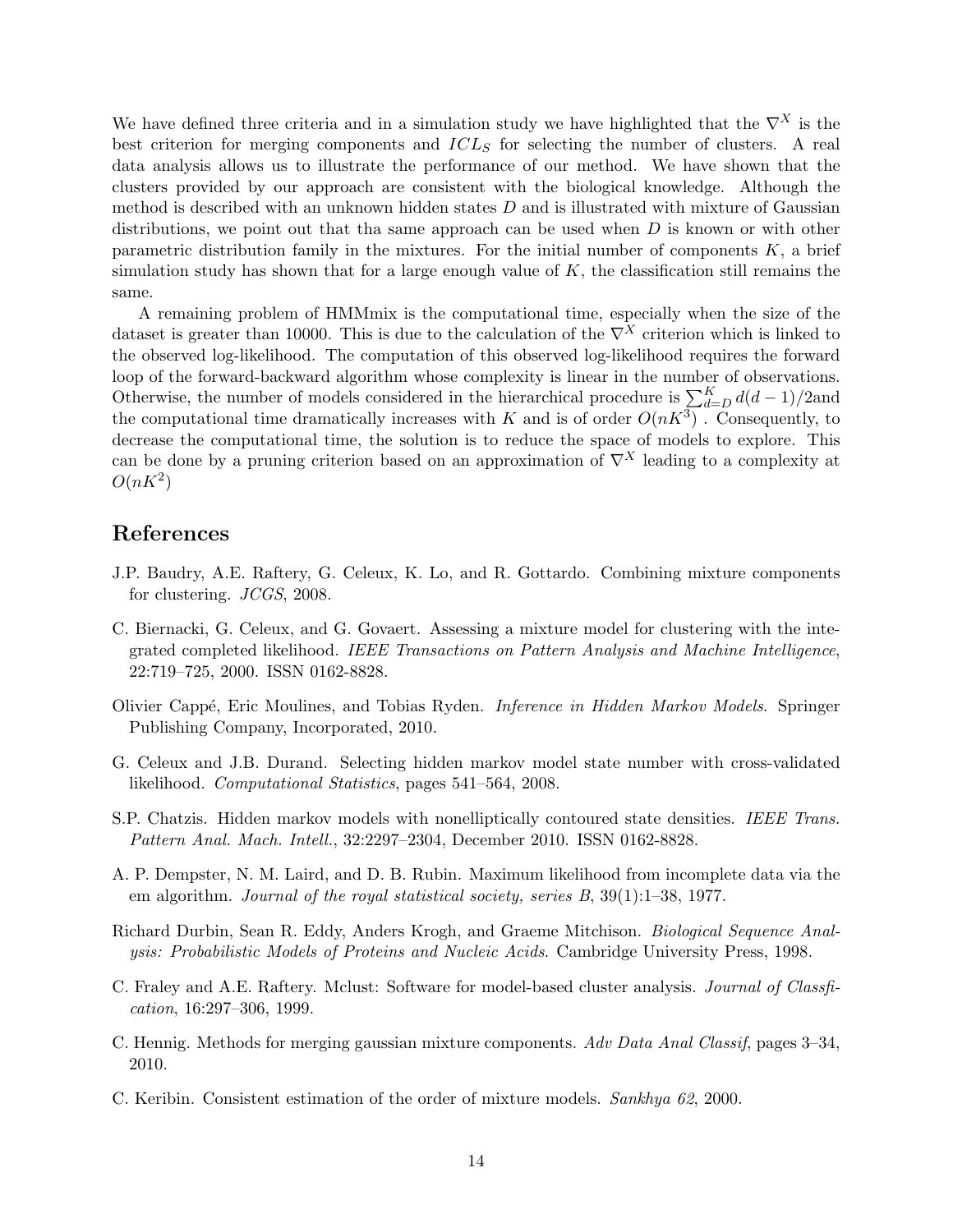- <span id="page-14-3"></span>J. Li. Clustering based on a multilayer mixture model. Journal of Computational and Graphical Statistics, pages 547–568, 2005.
- <span id="page-14-2"></span>W. Li, A. Meyer, and X.S. Liu. A hidden markov model for analyzing chip-chip experiments on genome tiling arrays and its application to p53 binding sequences. Bioinformatics, 211:274–282, 2005.
- <span id="page-14-7"></span>Z. Lippman, A.-V. Gendreland M. Blackand M.W Vaughn, N. Dedhia, W.R. McCombie, K. Lavine, V. Mittal, B. May, K.D. Kasschau, J.C. Carrington, R.W. Doerge, and V. Colot R. Martienssen. Role of transposable elements in heterochromatin and epigenetic control. Nature, 430:471–476, 2004.
- <span id="page-14-6"></span>G. J. McLachlan and D. Peel. Finite Mixture Models. 2000.
- <span id="page-14-0"></span>L.R. Rabiner. A tutorial on hidden markov models and selected applications in speech recognition. pages 257–286, 1989.
- <span id="page-14-5"></span>G. Schwarz. Estimating the dimension of a model. Annals of Statistics 6, pages 461–464, 1978.
- <span id="page-14-1"></span>W. Sun and T. Cai. Large-scale multiple testing under dependence. Journal of the Royal Statistical Society, 71:393–424, 2009.

# Appendix

## <span id="page-14-4"></span>A Algorithm

We present in this appendix the algorithm we proposed for merging components of an HMM. This algorithm has been written with respect to the results we obtained in Section [4.1.2.](#page-7-1) However, this algorithm can easily be written for other criteria.

- 1. Fit an HMM with K components.
- 2. From  $G = K, K 1, ..., 1$ 
	- Select the clusters  $k$  and  $l$  to be combined as:

$$
(k,l) = \underset{i,j \in \{1,\dots,K\}^2}{\text{argmax}} \nabla_{ij}^X,
$$

- Update the parameters with a few steps of the EM algorithm to get closer to a local optimum.
- 3. Selection of the number of groups  $D$ :

$$
\hat{D} = \underset{k \in \{K, ..., 1\}}{\operatorname{argmax}} \; ICL_S(k) \n= \underset{k \in \{K, ..., 1\}}{\operatorname{argmax}} \; \log P(X, \hat{S}|k, \hat{\theta}_k) - \frac{\nu_k}{2} \log(n),
$$